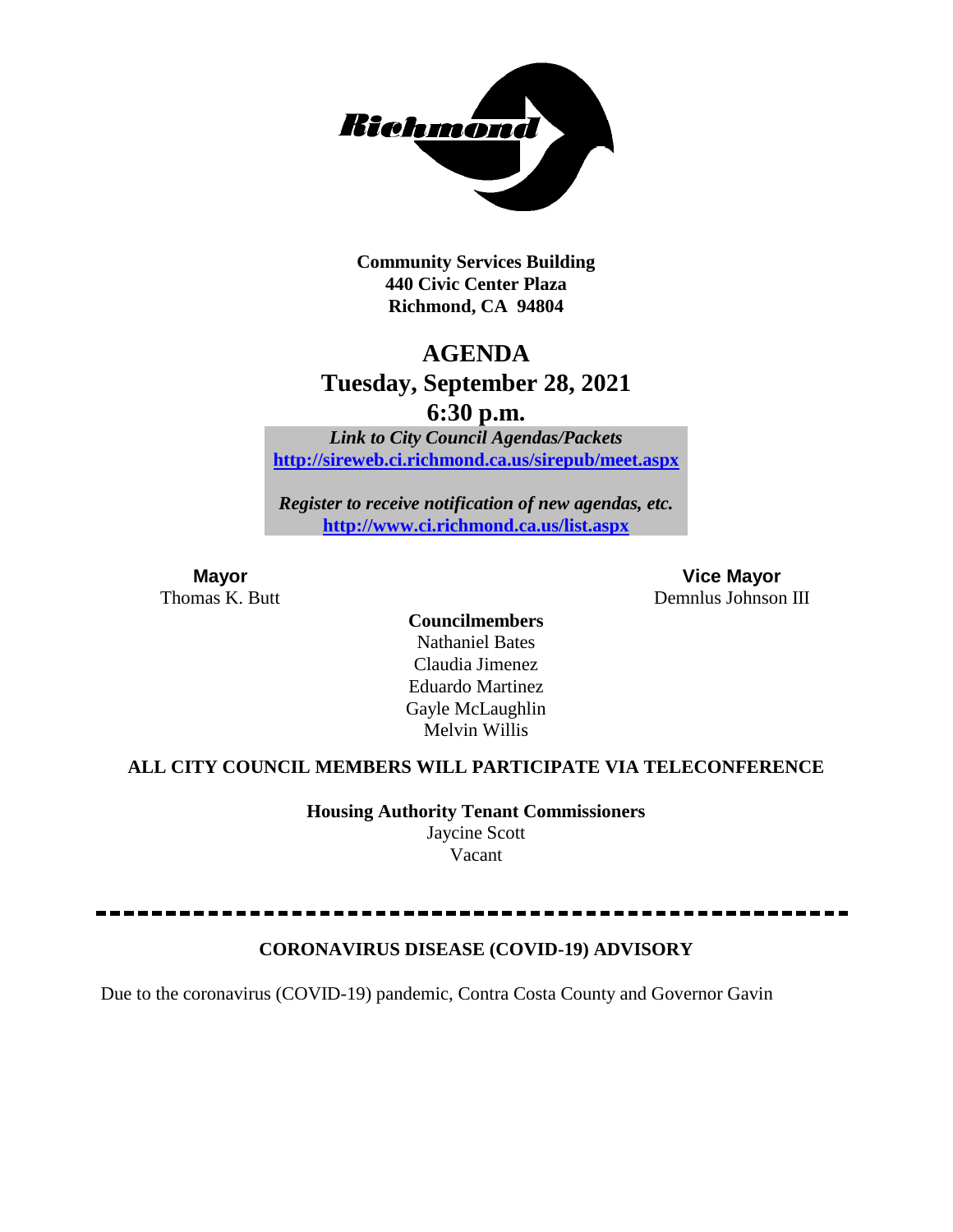Newsom have issued multiple orders requiring sheltering in place, social distancing, and reduction of person-to-person contact. Accordingly, Governor Gavin Newsom has issued executive orders that allow cities to hold public meetings via teleconferencing. Both **<https://www.coronavirus.cchealth.org/>** and **[http://www.ci.richmond.ca.us/3914/Richmond-](http://www.ci.richmond.ca.us/3914/Richmond-Coronavirus-Info)[Coronavirus-Info](http://www.ci.richmond.ca.us/3914/Richmond-Coronavirus-Info)** provide updated coronavirus information.

DUE TO THE SHELTER IN PLACE ORDERS, attendance at the City of Richmond City Council meeting will be limited to Council members, essential City of Richmond staff, and members of the news media. Public comment will be confined to items appearing on the agenda and will be limited to the methods provided below. Consistent with **Executive Orders N-29-20 and N-08-21** this meeting will utilize teleconferencing only. The following provides information on how the public can participate in this meeting.

### **How to watch the meeting from home:**

- 1. KCRT Comcast Channel 28 or AT&T Uverse Channel 99
- 2. Livestream online at<http://www.ci.richmond.ca.us/3178/KCRT-Live>

### **Public comment may be submitted by mail, email and/or Zoom video conference in the manner that follows; provided that no member of the public may submit more than one verbal comment per agenda item.**

- **1.** Via mail received by 1:00 p.m. the day of the meeting, sent to 450 Civic Center Plaza, 3rd Floor, Office of the Clerk, Richmond, CA 94804.
- **2.** Via email to [cityclerkdept@ci.richmond.ca.us](mailto:cityclerkdept@ci.richmond.ca.us) by 1:00 p.m. the day of the meeting.

Emails *MUST* contain in the subject line 1) public comments – Open Session prior to Closed Session; 2) public comments – Open Forum; or 3) public comments agenda item  $#$ [include the agenda item number]. All such email will be posted on-line and emailed to the City Council before the meeting is called to order. **No individual email will be read into the record. Due to the high volume of emails received, emails that do not contain the correct identifying information in the subject line may be overlooked and may not become part of the record. Email received after 1:00 p.m. will be posted on-line following the meeting as part of the supplemental materials attached to the meeting minutes.**

**3.** Via Zoom by video conference or by phone using the following link/call-in numbers – for Open Session and City Council:

**Please click the link below to join the webinar: <https://zoom.us/j/99312205643?pwd=MDdqNnRmS2k4ZkRTOWhlUldQOUF1Zz09> Passcode: ccmeeting**

**Or iPhone one-tap: US: +16699006833,,99312205643# or +13462487799,,99312205643# Or Telephone: Dial (for higher quality, dial a number based on your current location):**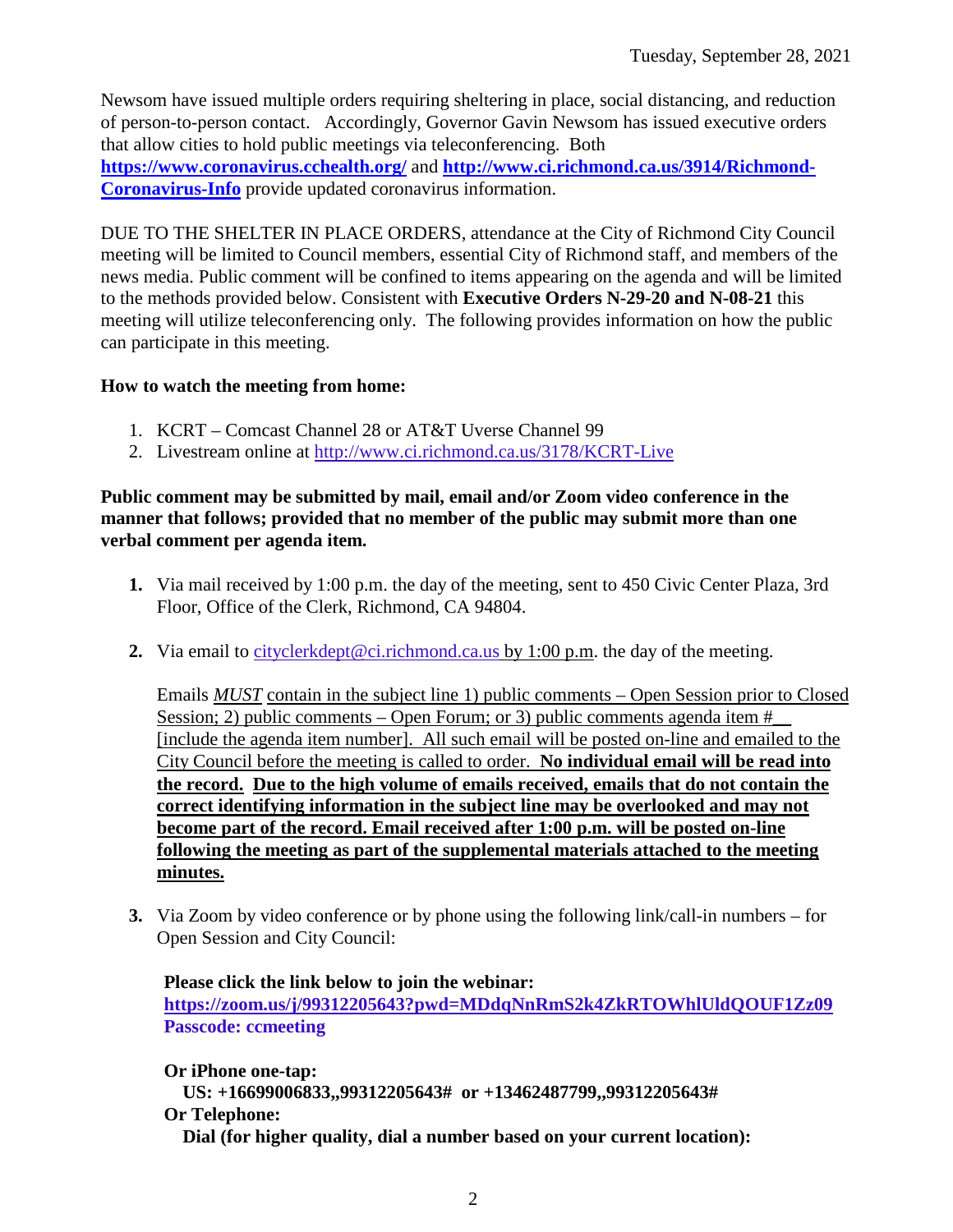### Tuesday, September 28, 2021 **US: +1 669 900 6833 or +1 346 248 7799 or +1 253 215 8782 or +1 312 626 6799 or +1 929 205 6099 or +1 301 715 8592 Webinar ID: 993 1220 5643**

International numbers available: <https://zoom.us/u/aehrwCgISx>

a. To comment by video conference, click on the Participants button at the bottom of your screen and select the "Raise Your Hand" button to request to speak when Public Comment is being asked for. Speakers will be called upon in the order they select the "Raise Your Hand" feature. When called upon, press the unmute button. After the allotted time, you will then be re-muted.  $**$ 

b. To comment by phone, you will be prompted to "Raise Your Hand" by pressing "**\*9**" to request to speak when Public Comment is asked for. When called upon, you will be asked to unmuted by pressing \*6. After the allotted time, you will then be re-muted. Instructions of how to raise your hand by phone are available at:

[https://support.zoom.us/hc/en-us/articles/201362663 -Joining-a-meeting-by-phone.](https://support.zoom.us/hc/en-us/articles/201362663) \*\*

### \*\***The mayor will announce the agenda item number and open public comment when appropriate. Individuals who would like to address the Council should raise their hand. The mayor will close public comment when public comment is concluded**.

**Open Forum for Public Comment:** Individuals who would like to address the City Council on matters not listed on the agenda or on items remaining on the consent calendar may do so under Open Forum.

*The City cannot guarantee that its network and/or the site will be uninterrupted. To ensure that the City Council receives your comments, you are strongly encouraged to submit your comments in writing in advance of the meeting.* 

### **Record of all public comments:**

All public comments will be considered a public record, put into the official meeting record. All public comments will be available after the meeting as supplemental materials and will be posted as an attachment to the meeting minutes when the minutes are posted: [http://www.ci.richmond.ca.us/Archive.aspx?AMID=31.](http://www.ci.richmond.ca.us/Archive.aspx?AMID=31)

### **Procedures for Removing Consent Calendar Items from the Consent Calendar**

Councilmembers and members of the public who wish to remove an item from the consent calendar must comply with the following procedures in order to remove an item from the consent calendar:

- 1. Telephone or email a City staff member who has knowledge of the subject matter by 2:00 p.m. on the day of meeting. Any staff member shown as an author of the agenda report for the particular item has knowledge of the subject matter and may be called.
- 2. Inform the City Clerk's Office by email at [cityclerkdept@ci.richmond.ca.us](mailto:cityclerkdept@ci.richmond.ca.us) or by phone at 510-620-6513, ext. 9, by 3:00 p.m. that they discussed the matter with staff with knowledge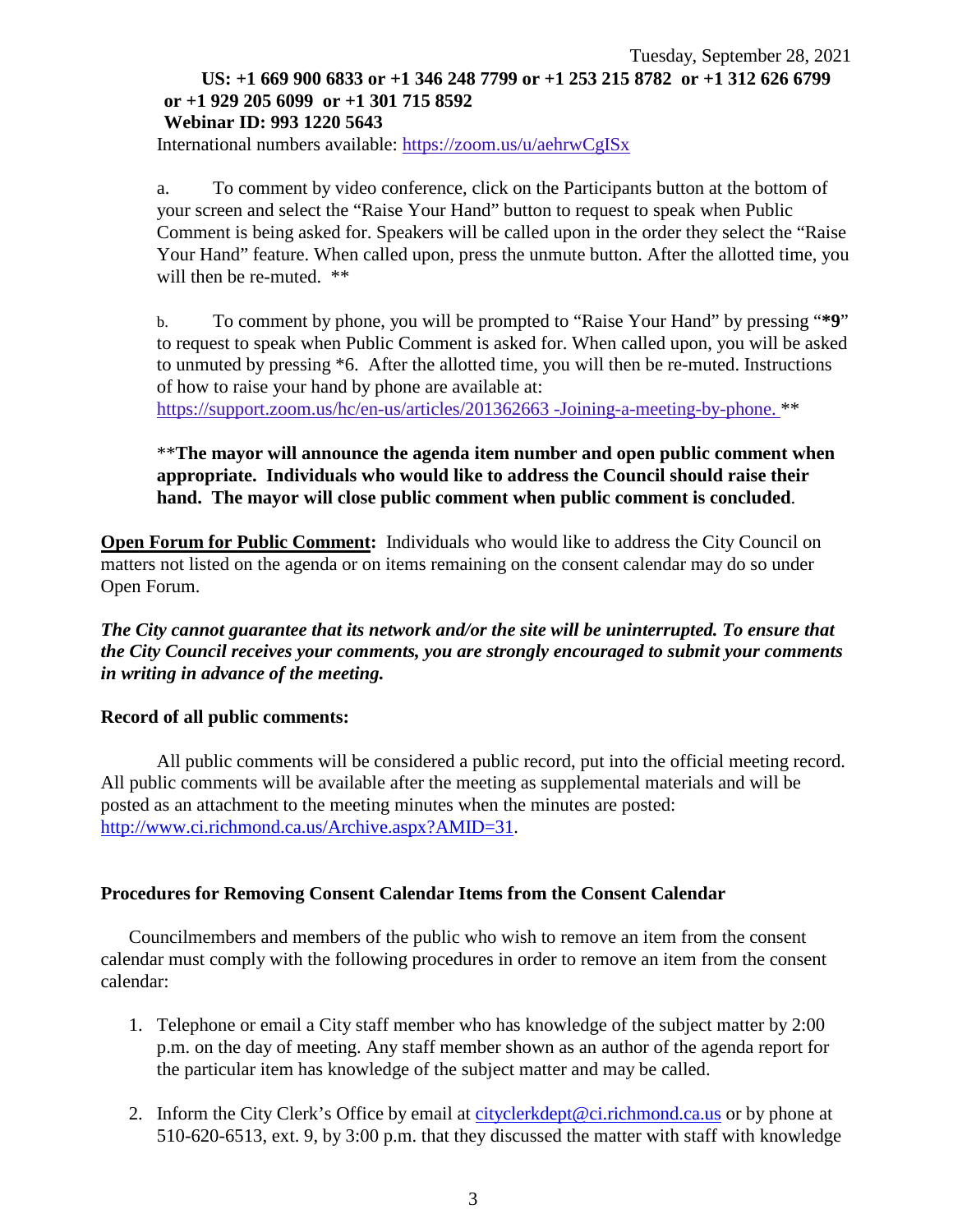Tuesday, September 28, 2021

of the subject matter and that such Councilmember or member of the public, nonetheless, desires the item to be removed from the consent calendar for discussion.

Staff will be informed by the City Clerk's Office as soon as reasonably practicable after notice of the request to remove the item from the consent calendar. Staff may attend the meeting remotely.

### **Accessibility for Individuals with Disabilities**

Upon request, the City will provide for written agenda materials in appropriate alternative formats, or disability-related modification or accommodation, including auxiliary aids or services and sign language interpreters, to enable individuals with disabilities to participate in and provide comments at/related to public meetings. Please submit a request, including your name, phone number and/or email address, and a description of the modification, accommodation, auxiliary aid, service or alternative format requested at least two days before the meeting. Requests should be emailed to [cityclerkdept@ci.richmond.ca.us](mailto:cityclerkdept@ci.richmond.ca.us) or submitted by phone at 510-620-6513, ext. 9, or 510-620-6509. Requests made by mail to City Clerk's Office, City Council meeting, 450 Civic Center Plaza, Richmond, CA 94804 must be received at least two days before the meeting. Requests will be granted whenever possible and resolved in favor of accessibility.

### **Effect of Advisory on In-person public participation**

During the pendency of the **Executive Orders N-29-20 and N-08-21**, the language in this Advisory portion of the agenda supersedes any language below in the meeting procedures contemplating inperson public comment.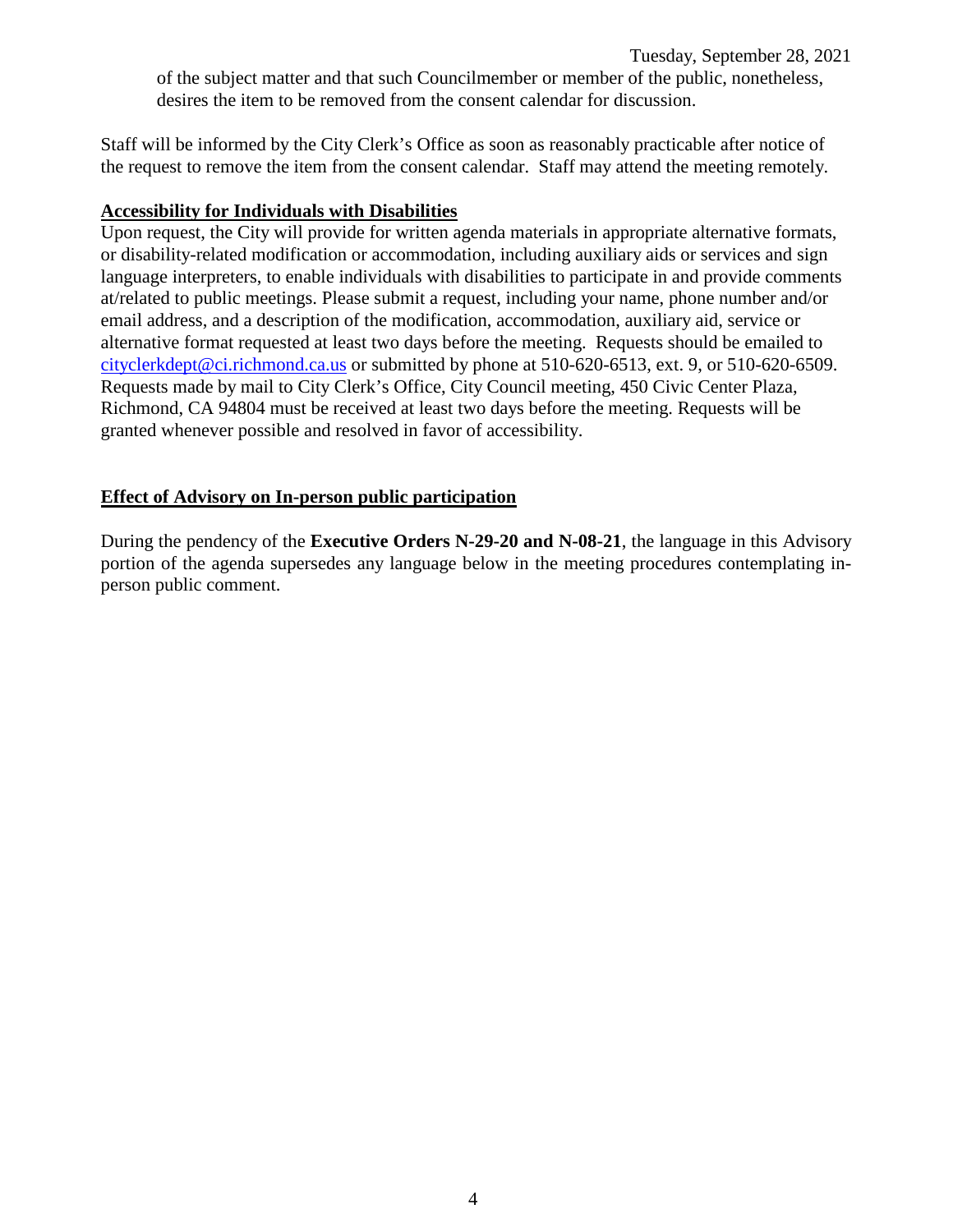# **MEETING PROCEDURES**

The City of Richmond encourages community participation at its City Council meetings and has established procedures that are intended to accommodate public input in a timely and time-sensitive way. As a courtesy to all members of the public who wish to participate in City Council meetings, please observe the following procedures:

**PUBLIC COMMENT ON AGENDA ITEMS:** Anyone who desires to address the City Council on items appearing on the agenda must complete and file a pink speaker's card with the City Clerk **prior** to the City Council's consideration of the item. Once the City Clerk has announced the item, no person shall be permitted to speak on the item other than those persons who have submitted their names to the City Clerk. Your name will be called when the item is announced for discussion. **Each speaker will be allowed up to TWO (2) MINUTES to address the City Council on NON-PUBLIC HEARING items listed on the agenda. Speakers are allowed up to THREE (3) minutes on PUBLIC HEARING items.**

**CONSENT CALENDAR:** Consent Calendar items are considered routine and will be enacted, approved or adopted by one motion unless a request for removal for discussion or explanation is received from the audience or the City Council. A member of the audience requesting to remove an item from the consent calendar that is sponsored by City staff must first complete a speaker's card and discuss the item with a City staff person who has knowledge of the subject material **prior** to filing the card with the City Clerk and **prior** to the City Council's consideration of Agenda Review. Councilmembers who request to remove an item from the consent calendar must do so during Agenda Review. An item removed from the Consent Calendar may be placed anywhere on the agenda following the City Council's agenda review.

**CONDUCT AT MEETINGS:** Richmond City Council meetings are limited public forums during which the City strives to provide an open, safe atmosphere and promote robust public debate. Members of the public, however, must comply with state law, as well as the City's laws and procedures and may not actually disrupt the orderly conduct of these meetings. The public, for example, may not shout or use amplifying devices, must submit comment cards and speak during their allotted time, may not create a physical disturbance, may not speak on matters unrelated to issues within the jurisdiction of the City Council or the agenda item at hand, and may not cause immediate threats to public safety.

**CITY HARASSMENT POLICY:** The City invites public comment and critique about its operations, including comment about the performance of its public officials and employees, at the public meetings of the City Council and boards and commissions. However, discriminatory or harassing comments about or in the presence of City employees, even comments by third parties, may create a hostile work environment, if severe or pervasive. The City prohibits harassment against an applicant, employee, or contractor on the basis of race, religious creed, color, national origin, ancestry, physical disability, medical condition, mental disability, marital status, sex (including pregnancy, childbirth, and related medical conditions), sexual orientation, gender identity, age or veteran status, or any other characteristic protected by federal, state or local law. In order to acknowledge the public's right to comment on City operations at public meetings, which could include comments that violate the City's harassment policy if such comments do not cause an actual disruption under the Council Rules and Procedures, while taking reasonable steps to protect City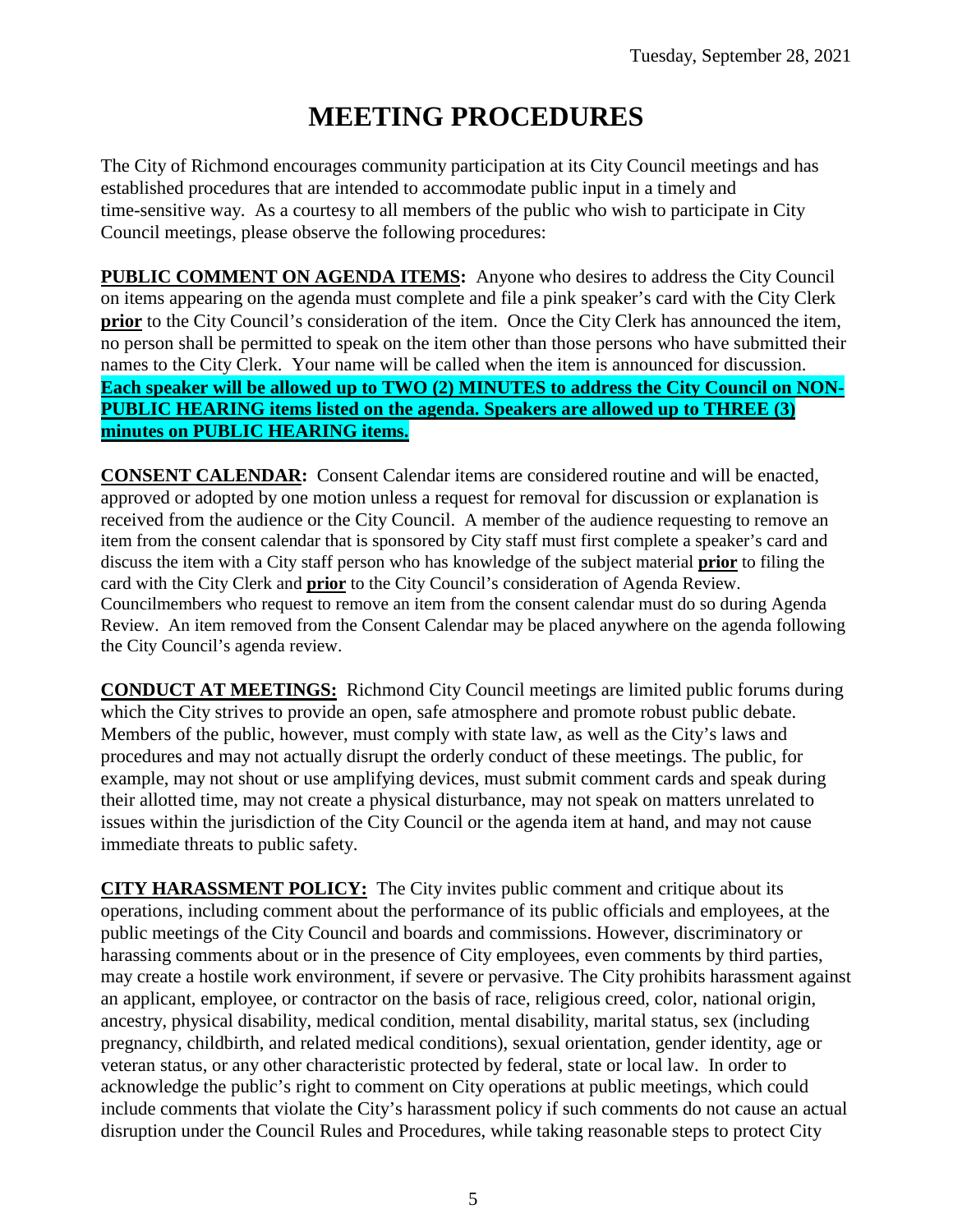employees from discrimination and harassment, City Boards and Commissions shall adhere to the following procedures. If any person makes a harassing remark at a public meeting that violates the above City policy prohibiting harassment, the presiding officer of the meeting may, at the conclusion of the speaker's remarks and allotted time: (a) remind the public that the City's Policy Regarding Harassment of its Employees is contained in the written posted agenda; and (b) state that comments in violation of City policy are not condoned by the City and will play no role in City decisions. If any person makes a harassing remark at a public meeting that violates the above City policy, any City employee in the room who is offended by remarks violating the City's policy is excused from attendance at the meeting. No City employee is compelled to remain in attendance where it appears likely that speakers will make further harassing comments. If an employee leaves a City meeting for this reason, the presiding officer may send a designee to notify any offended employee who has left the meeting when those comments are likely concluded so that the employee may return to the meeting. The presiding officer may remind an employee or any council or board or commission member that he or she may leave the meeting if a remark violating the City's harassment policy is made. These procedures supplement the Council Rules and Procedures relating to disruption of orderly conduct at Council meetings.

Any law enforcement officer on duty or whose service is commanded by the presiding officer shall be Sergeant-at-Arms of the Council meetings. He/she, or they, shall carry out all orders and instructions given by the presiding officer for the purpose of maintaining order and decorum at the Council meetings (City Council Rules of Procedure and Order Section III F, RMC Section 2.12.030).

**\*\*\*\*\*\*\*\*\*\*\*\*\*\*\*\*\*\*\*\*\*\*\*\*\*\*\*\*\*\*\*\*\*\*\*\*\*\*\*\*\*\*\*\*\*\*\*\*\*\*\*\*\*\*\*\*\*\***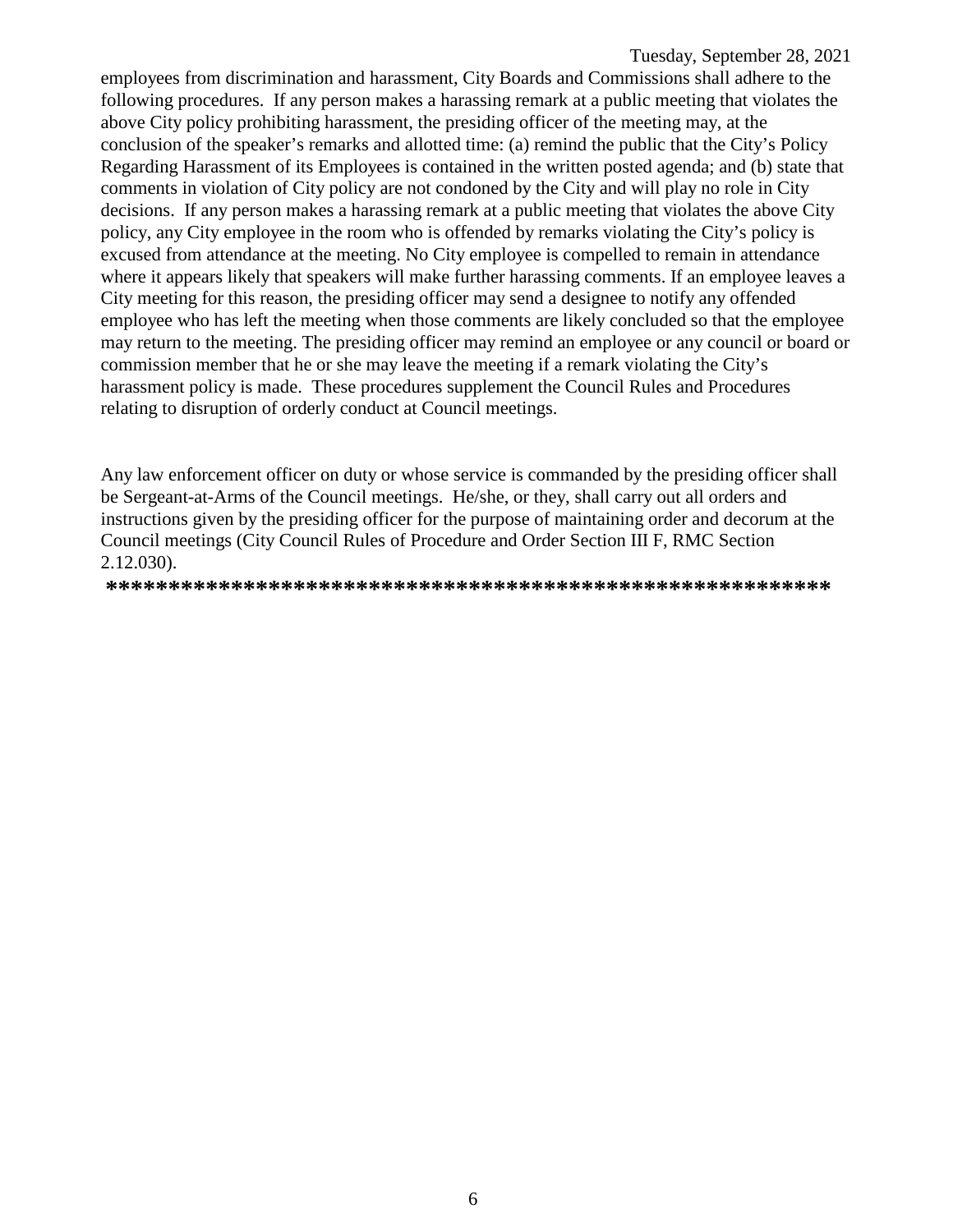# **REGULAR MEETING OF THE RICHMOND CITY COUNCIL**

6:30 p.m.

### **A. ROLL CALL**

- **B. PUBLIC COMMENT INSTRUCTIONAL VIDEO**
- **C. STATEMENT OF CONFLICT OF INTEREST**
- **D. AGENDA REVIEW**

### **E. REPORT FROM THE CITY ATTORNEY OF FINAL DECISIONS MADE DURING CLOSED SESSION**

- **F. REPORT FROM THE CITY MANAGER**
- **G. RECENT CRIME REPORT FROM POLICE CHIEF**

### **H. ABATEMENT REPORT FROM THE PUBLIC WORKS DIRECTOR**

### **I. OPEN FORUM FOR PUBLIC COMMENT**

### **J. CITY COUNCIL CONSENT CALENDAR**

- **J-1.** ADOPT a resolution approving a successor collective bargaining agreement between the City and the General Employees Bargaining Unit represented by SEIU Local 1021 and direct the city manager or designee to update the publicly available salary schedule with the adopted wage increases during the term of the collective bargaining agreement - Human Resources Department (Marc Fox 510- 620-6602)
- **J-2.** ADOPT a resolution approving a successor collective bargaining agreement between the City and the Mid-Managers Association represented by IFPTE Local 21 and direct the city manager or designee to update the publicly available salary schedule with the adopted wage increases during the term of the collective bargaining agreement - Human Resources Department (Marc Fox 510-620- 6602).

### **K. PUBLIC HEARINGS**

**K-1.** HOLD a public hearing to ADOPT a resolution to rename South Street to Ethel Dotson South as recommended by the Recreation and Parks Commission at its June 2, 2021, regular meeting - Councilmember Melvin Willis (510-412-2050). **This public hearing was published for the September 21, 2021, City Council Meeting, but was inadvertenly omitted.**